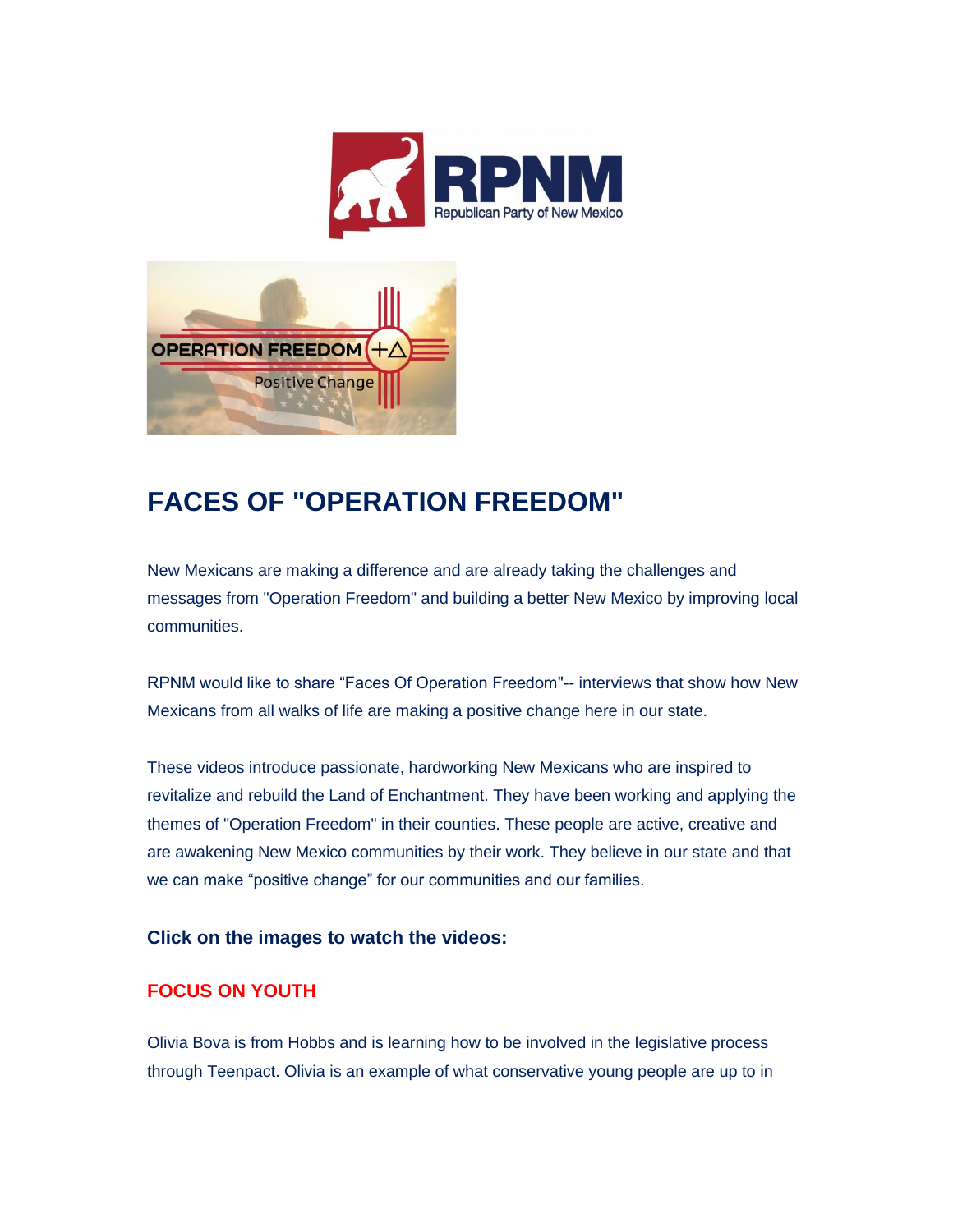New Mexico. At 16 she became a national instructor in government processes, traveling almost 100 days last year teaching, encouraging and mentoring. All of our young people could make this sort of great contribution if we just asked them to be involved. Olivia is among those young people who are inspired to work for change and make New Mexico a better place.



Jennifer Mock is the Executive Director of Estancia Valley Classical Academy. That charter school is able to put children first and instill character and values in the classroom.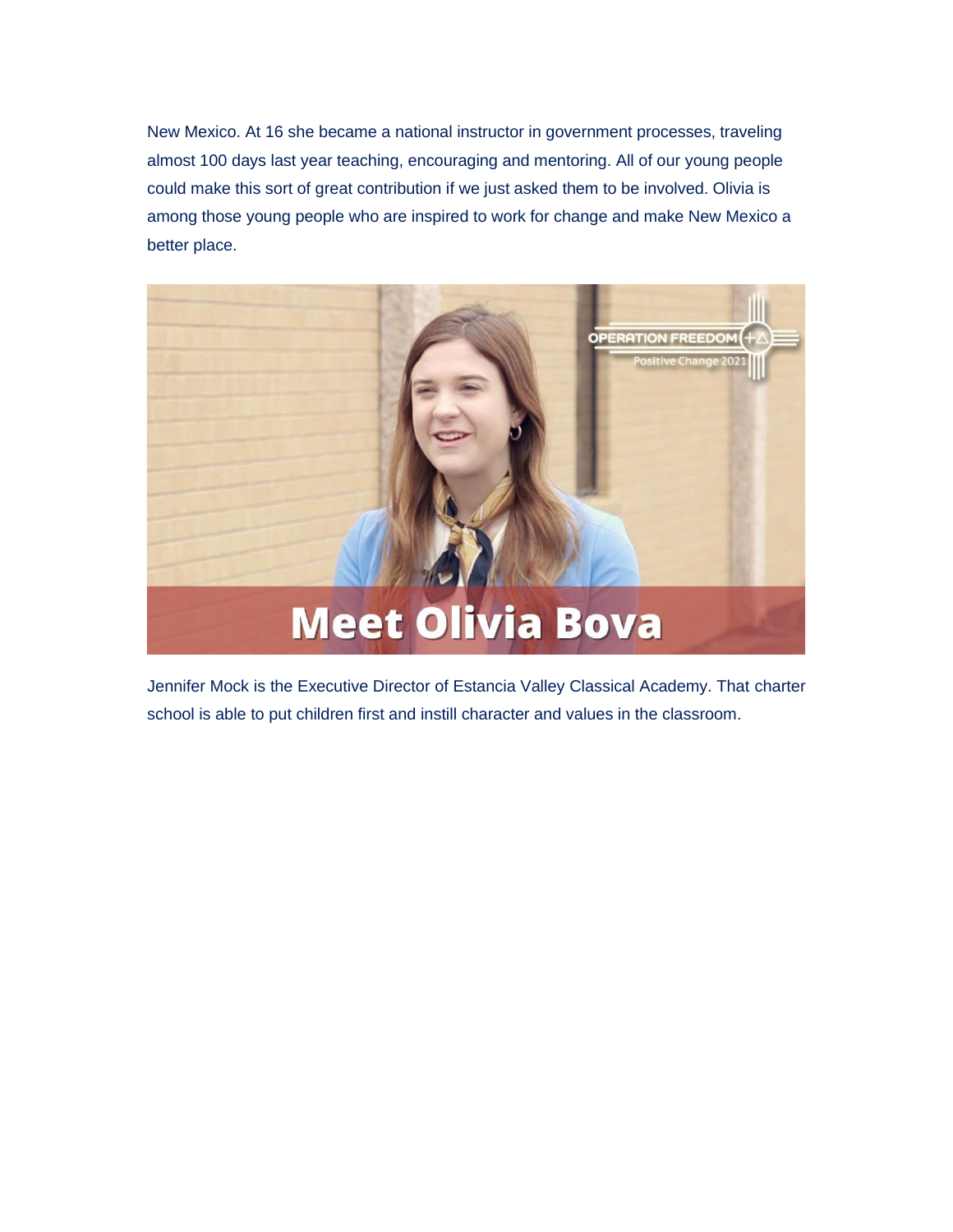

The Estancia Boys--these three students have a passion for America and learning about our Constitution.



## **CALL TO ACTION!**